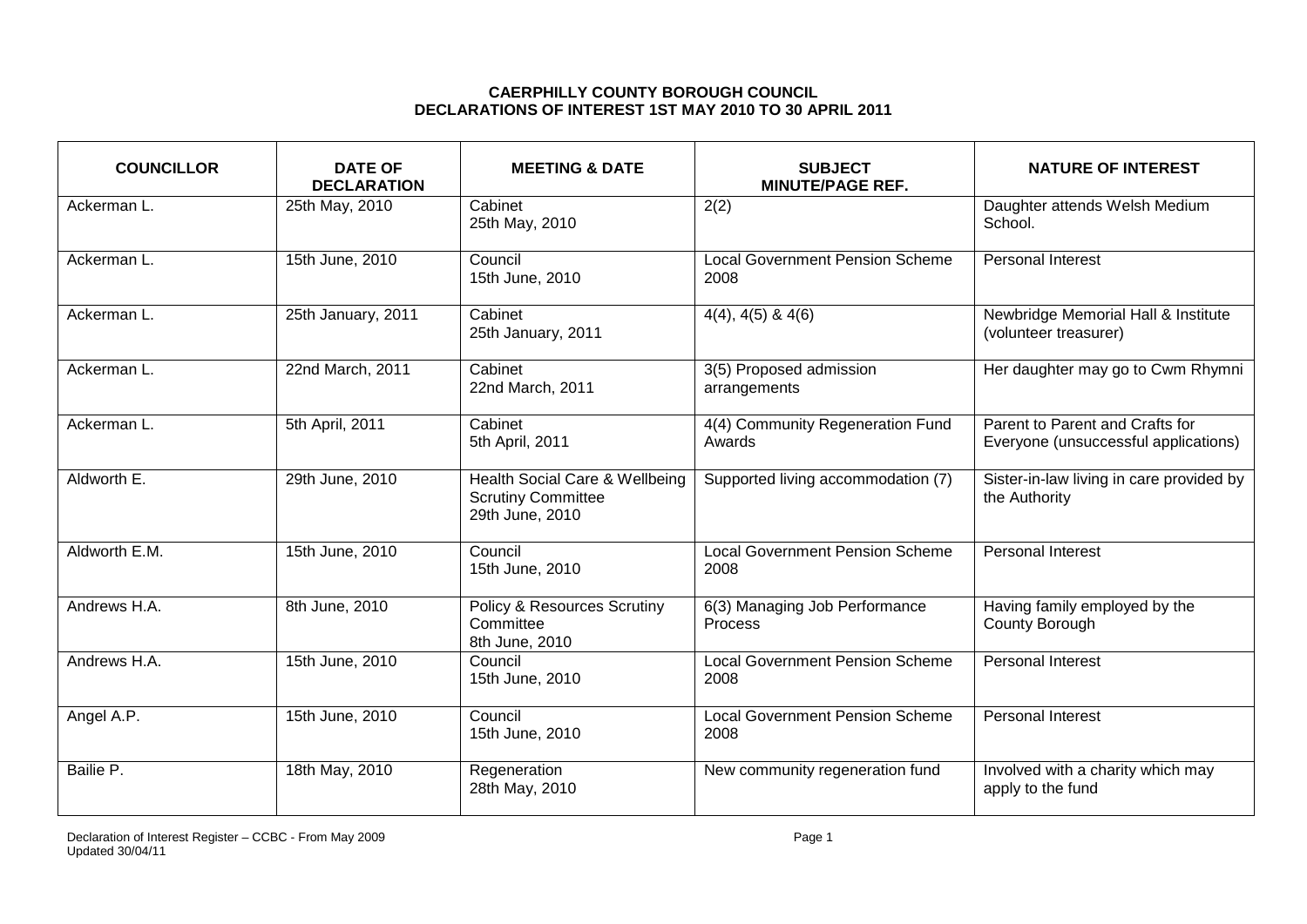| <b>COUNCILLOR</b> | <b>DATE OF</b><br><b>DECLARATION</b> | <b>MEETING &amp; DATE</b>                         | <b>SUBJECT</b><br><b>MINUTE/PAGE REF.</b>                            | <b>NATURE OF INTEREST</b>                                 |
|-------------------|--------------------------------------|---------------------------------------------------|----------------------------------------------------------------------|-----------------------------------------------------------|
| Bailie P.         | 18th May, 2010                       | Regeneration<br>28th May, 2010                    | Convergence Programme Update                                         | Has his wages funded by WCVA<br>under Convergence Funding |
| Baker K.R.        | 15th June, 2010                      | Council<br>15th June, 2010                        | <b>Local Government Pension Scheme</b><br>2008                       | <b>Personal Interest</b>                                  |
| Bevan J.          | 15th June, 2010                      | Council<br>15th June, 2010                        | <b>Local Government Pension Scheme</b><br>2008                       | Personal Interest                                         |
| Bevan P.J.        | 8th June, 2010                       | Cabinet<br>8th June, 2010                         | 3(1) Local Government Pension<br>Scheme                              | Personal                                                  |
| Bevan P.J.        | 15th June, 2010                      | Council<br>15th June, 2010                        | <b>Local Government Pension Scheme</b><br>2008                       | <b>Personal Interest</b>                                  |
| Bevan P.J.        | 16th June, 2010                      | Cabinet<br>22nd June, 2010                        | 4(2) Community Regan Fund -<br>Awards in Round 1                     | Chairman of Ruperra Castle<br><b>Conservation Trust</b>   |
| Bidgood R.        | 15th June, 2010                      | Council<br>15th June, 2010                        | <b>Local Government Pension Scheme</b><br>2008                       | Personal Interest                                         |
| Binding L.        | 15th June, 2010                      | Council<br>15th June, 2010                        | <b>Local Government Pension Scheme</b><br>2008                       | <b>Personal Interest</b>                                  |
| Blackman A.       | 15th June, 2010                      | Council<br>15th June, 2010                        | <b>Local Government Pension Scheme</b><br>2008                       | <b>Personal Interest</b>                                  |
| Blackman A.       | 21st September, 2010                 | <b>Planning Committee</b><br>21st September, 2010 | Application Mr. J. McGloin, 79, Heol<br>Fawr, Nelson                 | Applicant is a constituent                                |
| Bolter D.         | 9th June, 2010                       | <b>Planning Committee</b><br>9th June, 2010       | (II) 10/0236/Full - Nyddfa yard,<br><b>Commercial Street, Pengam</b> | Friend works at the premises                              |
| Bolter D.         | 15th June, 2010                      | Council<br>15th June, 2010                        | <b>Local Government Pension Scheme</b><br>2008                       | <b>Personal Interest</b>                                  |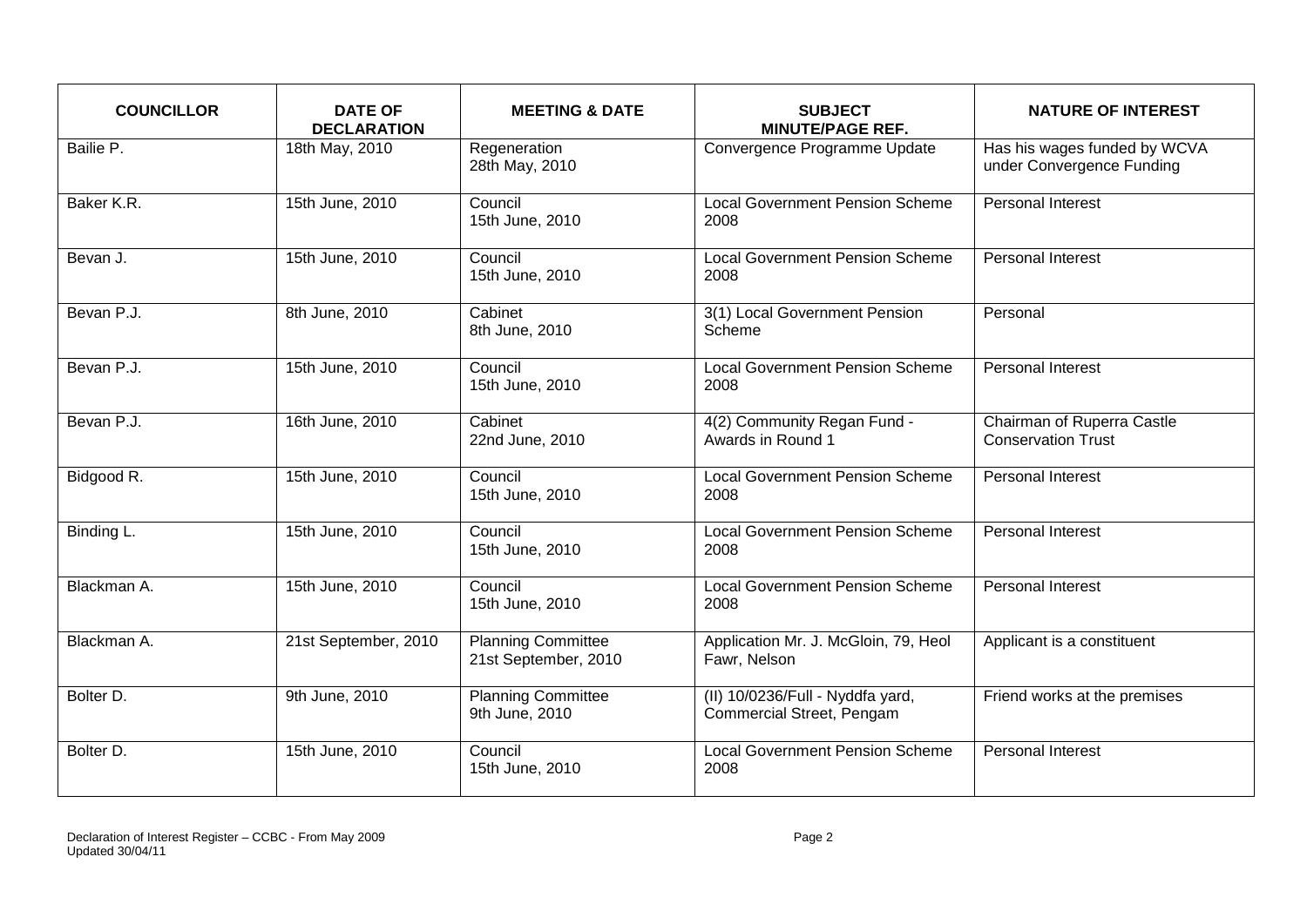| <b>COUNCILLOR</b> | <b>DATE OF</b><br><b>DECLARATION</b> | <b>MEETING &amp; DATE</b>                                     | <b>SUBJECT</b><br><b>MINUTE/PAGE REF.</b>                          | <b>NATURE OF INTEREST</b>                                                                                                                                            |
|-------------------|--------------------------------------|---------------------------------------------------------------|--------------------------------------------------------------------|----------------------------------------------------------------------------------------------------------------------------------------------------------------------|
| Carter D.         | 3rd November, 2010                   | <b>Planning Committee</b><br>3rd November, 2010               | 10/0451/Full<br><b>Bargoed RFC</b>                                 | Field is adjacent to the school which<br>he is head of governors                                                                                                     |
| Carter D.G.       | 15th June, 2010                      | Council<br>15th June, 2010                                    | <b>Local Government Pension Scheme</b><br>2008                     | <b>Personal Interest</b>                                                                                                                                             |
| Collins A.        | 15th June, 2010                      | Council<br>15th June, 2010                                    | <b>Local Government Pension Scheme</b><br>2008                     | Personal Interest                                                                                                                                                    |
| Collins A.        | 28th September, 2010                 | <b>Education For Life Scrutiny</b><br>Committee               | 6(3) Community Centres                                             | Advised that whilst they had a<br>personal interest, it was not<br>prejudicial and it would not prevent<br>them from taking part in the<br>discussion voting thereon |
| Criddle J.        | 8th September, 2010                  | <b>Planning Committee</b><br>8th September, 2010              | 08/1355/Full - Victoria Road, Fleur-<br>de-Lys                     | Objector to the applicant known to<br>him                                                                                                                            |
| Criddle J.B.      | 15th June, 2010                      | Council<br>15th June, 2010                                    | <b>Local Government Pension Scheme</b><br>2008                     | <b>Personal Interest</b>                                                                                                                                             |
| Criddle J.B.      | 6th October, 2010                    | <b>Planning Committee</b><br>6th October, 2010                | 08/1355/Full<br>Land to rear of 40 Victoria Road,<br>Fleur-De-Lys  | Objector known to him                                                                                                                                                |
| Criddle J.B.      | 14th April, 2011                     | <b>Planning Committee</b><br>14th April, 2011                 | 10/0915/COU, Yard at William Street,<br>Blackwood                  | Knows applicant                                                                                                                                                      |
| Criddle J.B.      | 14th April, 2011                     | <b>Planning Committee</b><br>14th April, 2011                 | 10/0916/COU, Former Post Office,<br>rear of High Street, Blackwood | Knows applicant and had hired<br>vehicle from him                                                                                                                    |
| Cullen D.         | 15th June, 2010                      | Council<br>15th June, 2010                                    | <b>Local Government Pension Scheme</b><br>2008                     | <b>Personal Interest</b>                                                                                                                                             |
| Cullen D.         | 15th July, 2010                      | <b>Grants to Voluntary Sector</b><br>Panel<br>15th July, 2010 | 10/P009 - South Islwyn Row<br><b>Environment Group</b>             | Chairman                                                                                                                                                             |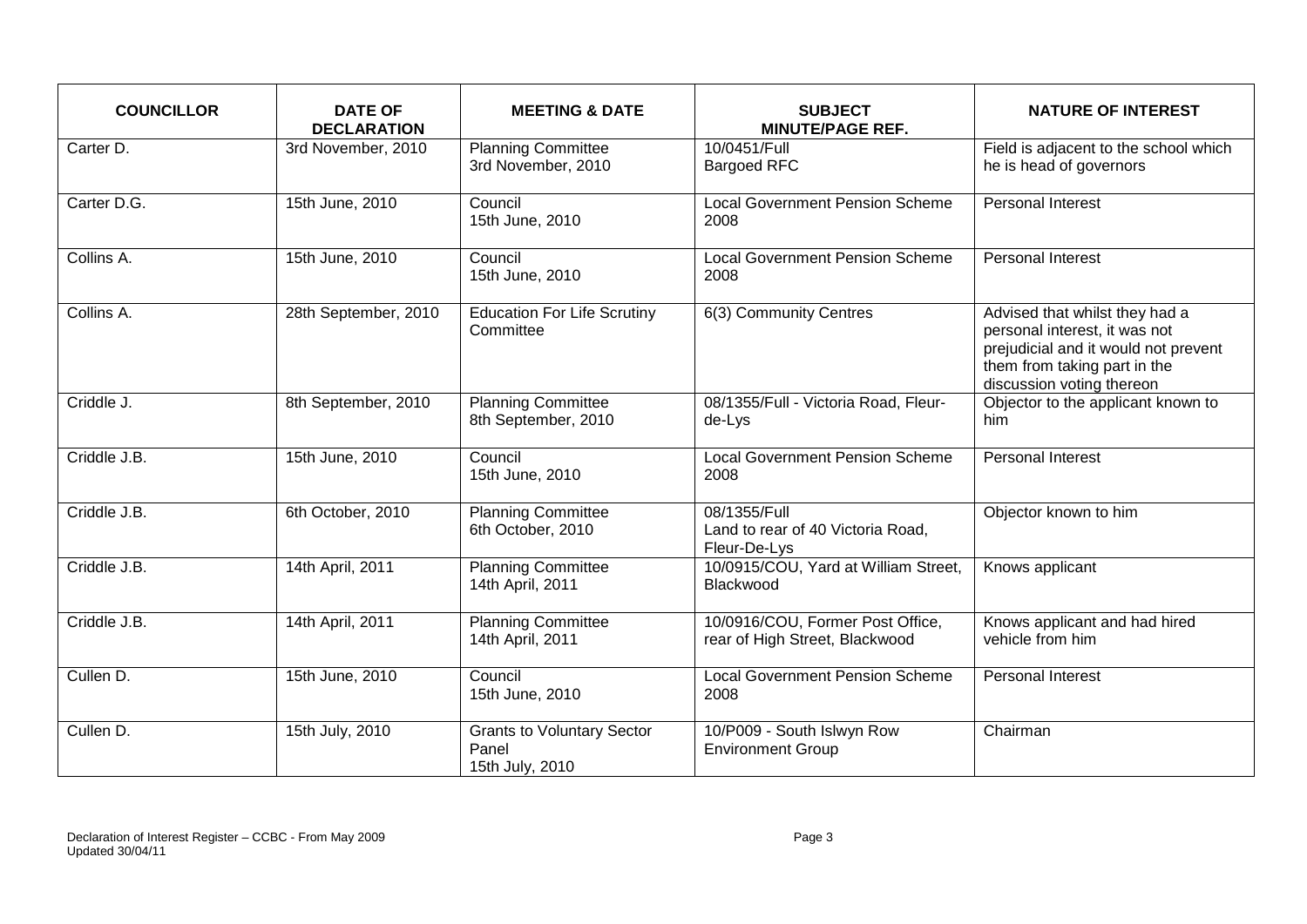| <b>COUNCILLOR</b> | <b>DATE OF</b><br><b>DECLARATION</b> | <b>MEETING &amp; DATE</b>                                                             | <b>SUBJECT</b><br><b>MINUTE/PAGE REF.</b>                                                         | <b>NATURE OF INTEREST</b>                                                                                                                                            |
|-------------------|--------------------------------------|---------------------------------------------------------------------------------------|---------------------------------------------------------------------------------------------------|----------------------------------------------------------------------------------------------------------------------------------------------------------------------|
| Cullen D.         | 15th July, 2010                      | <b>Grants to Voluntary Sector</b><br>Panel<br>15th July, 2010                         | 10/G045 - Ynysddu Allotment Society                                                               | Chairman                                                                                                                                                             |
| Cullen D.         | 18th August, 2010                    | <b>Planning Committee</b><br>18th August, 2010                                        | 09/0925/Full - Old Rectory, Bedwas                                                                | Applicant known to him                                                                                                                                               |
| Cullen D.         | 8th December, 2010                   | Planning<br>8th December, 2010                                                        | 09/0925/Full - Old Rectory, Bedwas                                                                | Applicant is known to him.                                                                                                                                           |
| David H.          | 28th September, 2010                 | Education For Life Scrutiny<br>Committee                                              | 6(3) Community Centres                                                                            | Advised that whilst they had a<br>personal interest, it was not<br>prejudicial and it would not prevent<br>them from taking part in the<br>discussion voting thereon |
| David H.          | 24th November, 2010                  | <b>Special Education for Life</b><br><b>Scrutiny Committee</b><br>24th November, 2010 | 2(2) -Proposed consultation on the<br>opening of a specialist resource base,<br>Ty Sign, Primary  | Headteacher is a relative                                                                                                                                            |
| David H.          | 12th April, 2011                     | <b>Education for Life Scrutiny</b><br>Committee<br>12th April, 2011                   | 6(4) Ty Sign Resource Base                                                                        | Head teacher is a relative                                                                                                                                           |
| David H.W.        | 15th June, 2010                      | Council<br>15th June, 2010                                                            | <b>Local Government Pension Scheme</b><br>2008                                                    | Personal Interest                                                                                                                                                    |
| David W.          | 15th June, 2010                      | Council<br>15th June, 2010                                                            | <b>Local Government Pension Scheme</b><br>2008                                                    | Personal Interest                                                                                                                                                    |
| David W.          | 15th July, 2010                      | <b>Grants to Voluntary Sector</b><br>Panel<br>15th July, 2010                         | 10/G038 - Anne Greenway                                                                           | Knows the applicant                                                                                                                                                  |
| David W.          | 28th September, 2010                 | <b>Education For Life Scrutiny</b><br>Committee                                       | 6(3) Community Centres                                                                            | Advised that whilst they had a<br>personal interest, it was not<br>prejudicial and it would not prevent<br>them from taking part in the<br>discussion voting thereon |
| David W.          | 24th November, 2010                  | Special Education for Life<br><b>Scrutiny Committee</b><br>24th November, 2010        | 2(2) - Proposed consultation on the<br>opening of a specialist resource base,<br>Ty Sign, Primary | Headteacher is a relative                                                                                                                                            |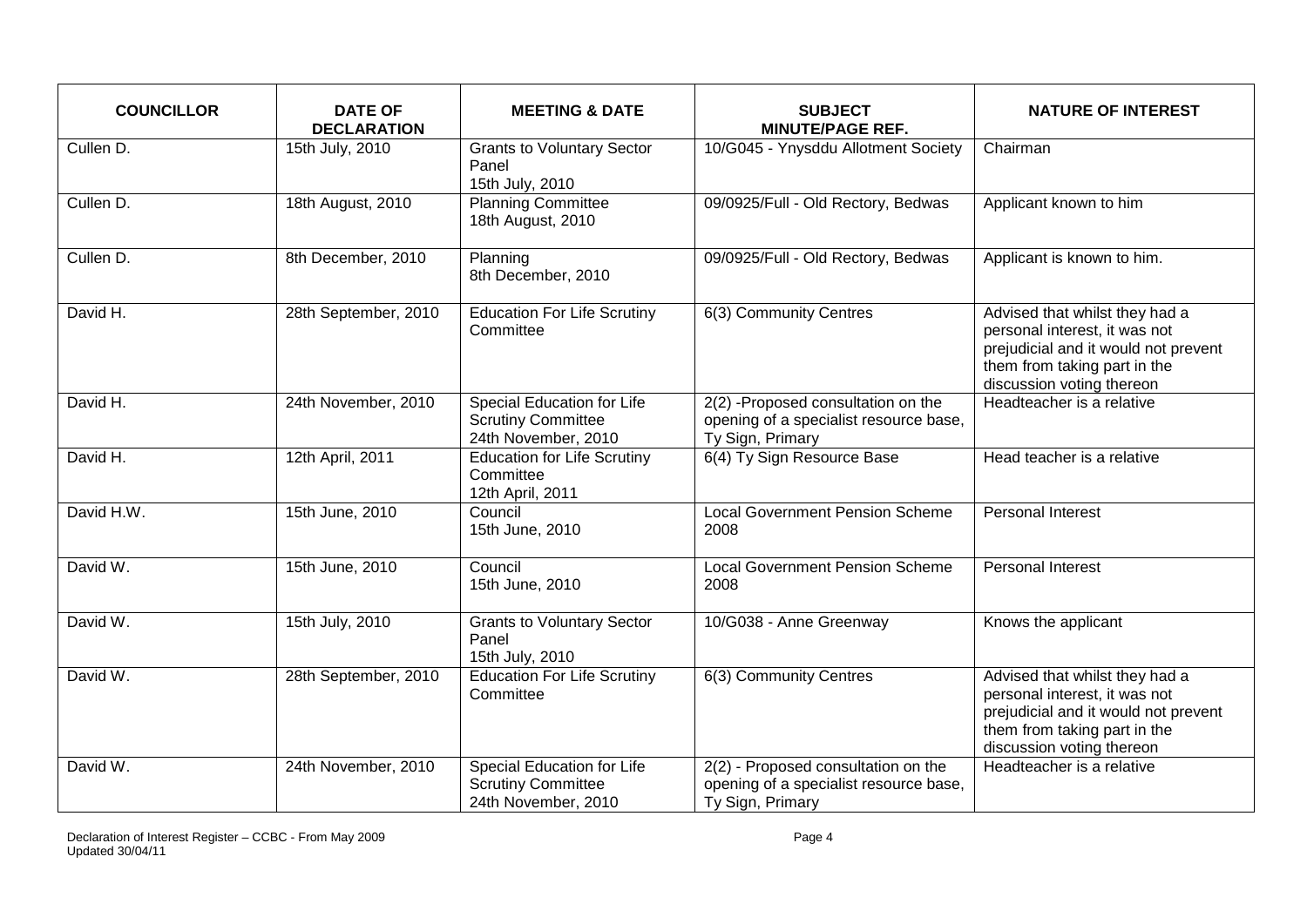| <b>COUNCILLOR</b> | <b>DATE OF</b><br><b>DECLARATION</b> | <b>MEETING &amp; DATE</b>                                           | <b>SUBJECT</b><br><b>MINUTE/PAGE REF.</b>                                            | <b>NATURE OF INTEREST</b>                  |
|-------------------|--------------------------------------|---------------------------------------------------------------------|--------------------------------------------------------------------------------------|--------------------------------------------|
| David W.          | 12th April, 2011                     | <b>Education for Life Scrutiny</b><br>Committee<br>12th April, 2011 | 6(4) Ty Sign Resource Base                                                           | Head teacher is a relative                 |
| Davies D.T.       | 15th June, 2010                      | Council<br>15th June, 2010                                          | <b>Local Government Pension Scheme</b><br>2008                                       | Personal Interest                          |
| Davies M.         | 15th June, 2010                      | Council<br>15th June, 2010                                          | <b>Local Government Pension Scheme</b><br>2008                                       | Personal Interest                          |
| Davies R.         | 25th May, 2010                       | Cabinet<br>25th May, 2010                                           | 2(2)                                                                                 | Daughter attends YGCR school.              |
| Davies R.         | 8th June, 2010                       | Cabinet<br>8th June, 2010                                           | 3(1) Local Government Pension<br>Scheme                                              | Personal                                   |
| Davies R.         | 15th June, 2010                      | Council<br>15th June, 2010                                          | <b>Local Government Pension Scheme</b><br>2008                                       | Personal Interest                          |
| Davies R.         | 14th December, 2010                  | Cabinet<br>14th December, 2010                                      | Agenda item 3(6)                                                                     | Member Caerphilly Woodland Trust           |
| Davies R.         | 22nd March, 2011                     | Cabinet<br>22nd March, 2011                                         | 3(5) Proposed admission<br>arrangements                                              | Parent of children attending YGG           |
| Davies R.T.       | 15th June, 2010                      | Council<br>15th June, 2010                                          | <b>Local Government Pension Scheme</b><br>2008                                       | Personal Interest                          |
| Davies Ron        | 20th July, 2010                      | Cabinet<br>20th July, 2010                                          | 3(4) Community Cohesion Fund<br>2010/2001                                            | Role with Valrec                           |
| Derrett M.A.      | 15th June, 2010                      | Council<br>15th June, 2010                                          | <b>Local Government Pension Scheme</b><br>2008                                       | <b>Personal Interest</b>                   |
| Elsbury C         | 16th June, 2010                      | Education for Life Scrutiny<br>Committee<br>16th June, 2010         | 6(5) European European<br>Convergence Funding - Pre-Vent 14-<br>19 Project 2010-2013 | Vice Chair of St. Martins Youth<br>Project |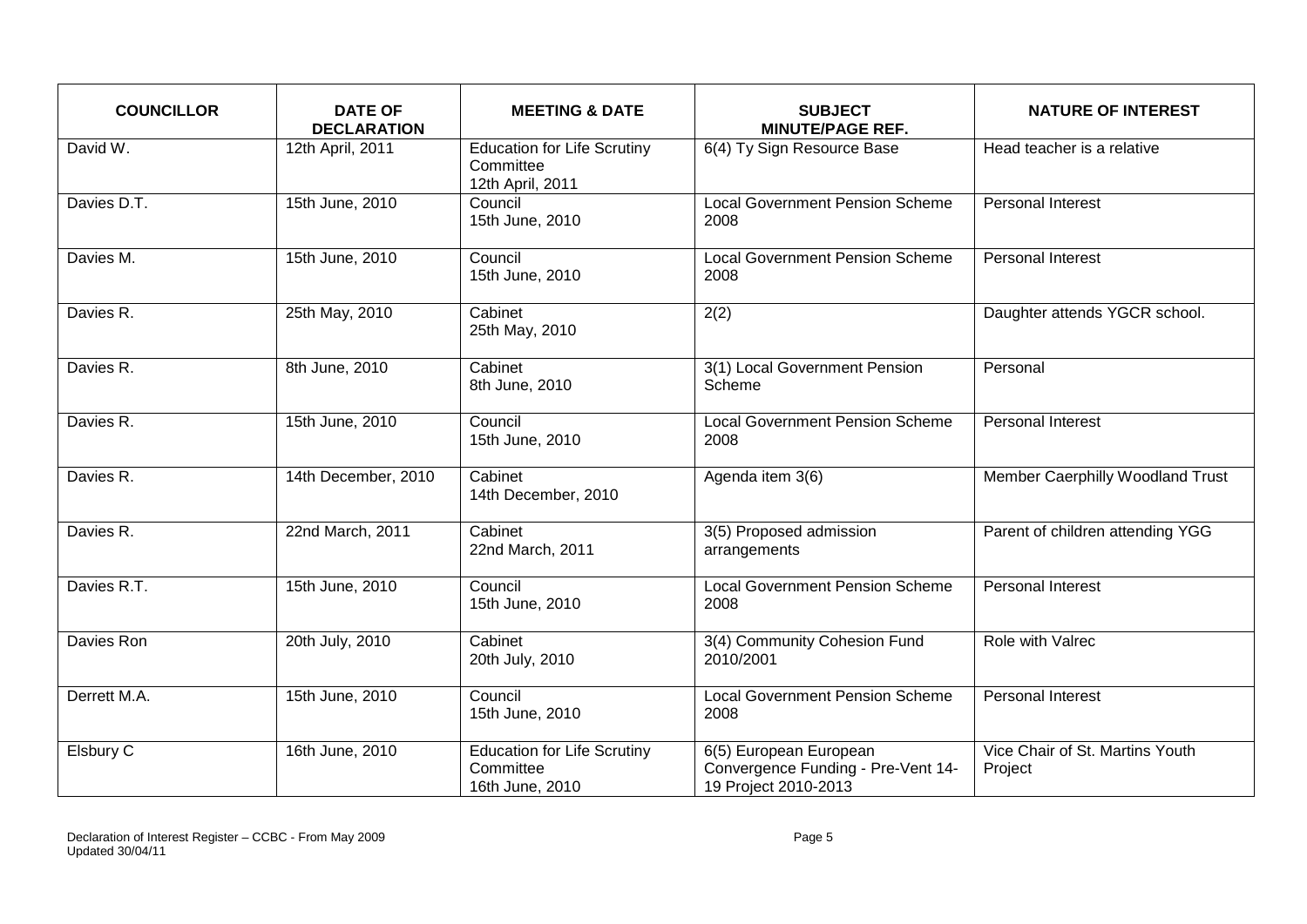| <b>COUNCILLOR</b> | <b>DATE OF</b><br><b>DECLARATION</b> | <b>MEETING &amp; DATE</b>                                                      | <b>SUBJECT</b><br><b>MINUTE/PAGE REF.</b>                                                        | <b>NATURE OF INTEREST</b>                                                    |
|-------------------|--------------------------------------|--------------------------------------------------------------------------------|--------------------------------------------------------------------------------------------------|------------------------------------------------------------------------------|
| Elsbury C.        | 15th June, 2010                      | Council<br>15th June, 2010                                                     | <b>Local Government Pension Scheme</b><br>2008                                                   | Personal Interest                                                            |
| Elsbury C.        | 24th November, 2010                  | Special Education for Life<br><b>Scrutiny Committee</b><br>24th November, 2010 | 2(2) -Proposed consultation on the<br>opening of a specialist resource base,<br>Ty Sign, Primary | Children use free home to school<br>transport                                |
| Evans J.          | 8th September, 2010                  | <b>Planning Committee</b><br>8th September, 2010                               | EE/10/091 - Pantysgawen Farm,<br>Newbridge                                                       | Agent is a friend                                                            |
| Evans J.O.        | 15th June, 2010                      | Council<br>15th June, 2010                                                     | <b>Local Government Pension Scheme</b><br>2008                                                   | Personal Interest                                                            |
| Evans J.O.        | 15th July, 2010                      | <b>Grants to Voluntary Sector</b><br>Panel<br>15th July, 2010                  | 10/P013 - Mr. M.F. Pritchard                                                                     | Knows the applicant                                                          |
| Evans J.O.        | 6th October, 2010                    | <b>Planning Committee</b><br>6th October, 2010                                 | 10/0608/Ret<br>Retail timber porch fence,<br>Park Hotel, Cardiff Road, Bargoed                   | Member of Licensing Committee,<br>where a premises licence was<br>determined |
| Fussell J.        | 8th December, 2010                   | Planning<br>8th December, 2010                                                 | 10/0603/NCC - Llechwen Hall                                                                      | Has accepted hospitality at the<br>establishment in question.                |
| Fussell J.E.      | 15th June, 2010                      | Council<br>15th June, 2010                                                     | <b>Local Government Pension Scheme</b><br>2008                                                   | <b>Personal Interest</b>                                                     |
| Gough R.          | 21st September, 2010                 | Cabinet<br>21st September, 2010                                                | 3(1) Wales RDP 2001-13 Grant<br>Support for rural buss & comm.                                   | Employee of GAVO                                                             |
| Gough R.W.        | 4th May, 2010                        | Cabinet<br>4th May, 2010                                                       | 4(3) Wales RD P2007-13. Grant<br>support for rural businesses and<br>communities                 | The Cottage Guest House,<br>Llanbradach (letter of reference).               |
| Gough R.W.        | 8th June, 2010                       | Cabinet<br>8th June, 2010                                                      | 3(1) Local Government Pension<br>Scheme                                                          | Personal                                                                     |
| Gough R.W.        | 15th June, 2010                      | Council<br>15th June, 2010                                                     | <b>Local Government Pension Scheme</b><br>2008                                                   | <b>Personal Interest</b>                                                     |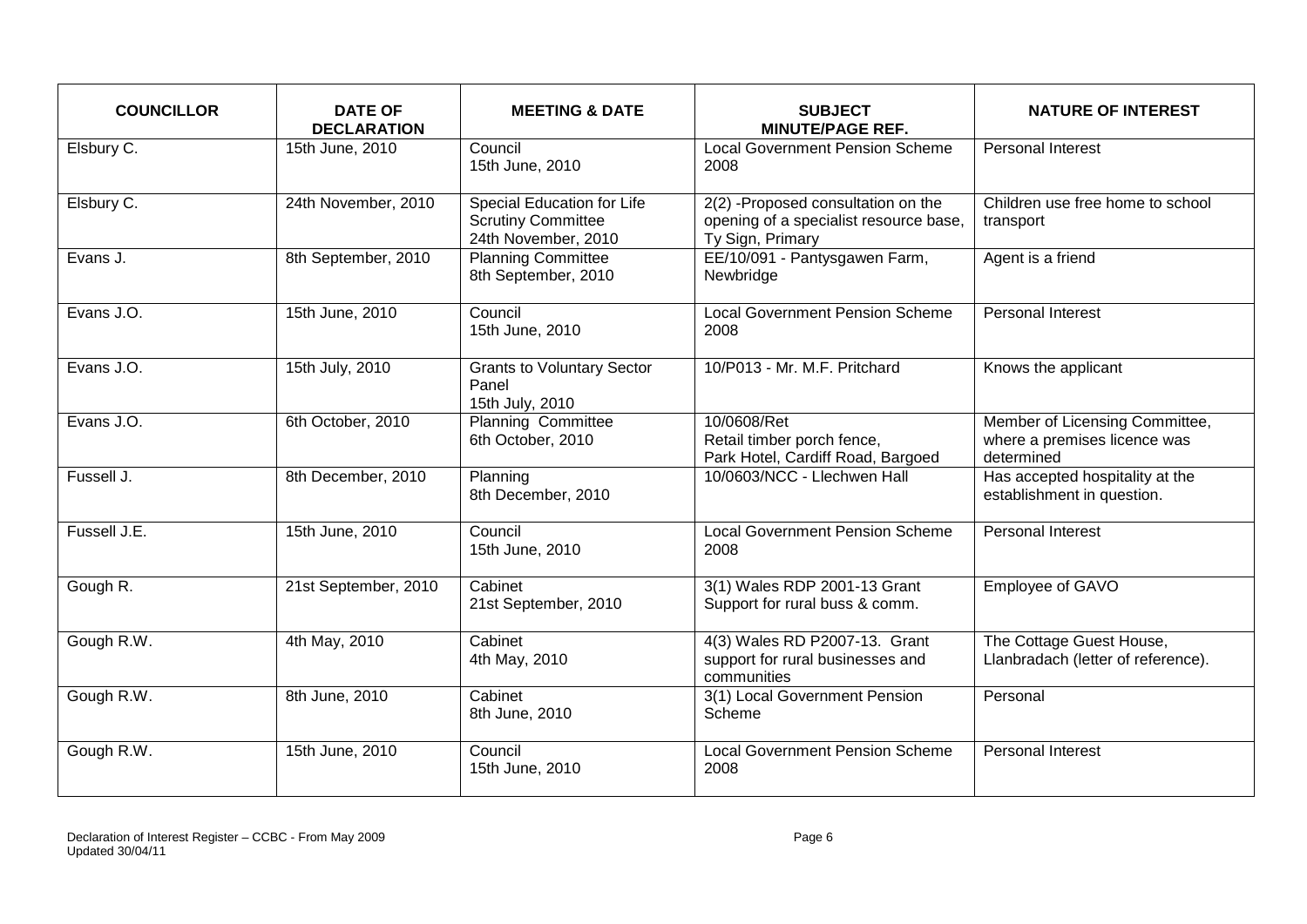| <b>COUNCILLOR</b> | <b>DATE OF</b><br><b>DECLARATION</b> | <b>MEETING &amp; DATE</b>                                                             | <b>SUBJECT</b><br><b>MINUTE/PAGE REF.</b>                                                        | <b>NATURE OF INTEREST</b>                                                                                                                                            |
|-------------------|--------------------------------------|---------------------------------------------------------------------------------------|--------------------------------------------------------------------------------------------------|----------------------------------------------------------------------------------------------------------------------------------------------------------------------|
| Gough R.W.        | 28th September, 2010                 | <b>Education For Life Scrutiny</b><br>Committee                                       | 6(3) Community Centres                                                                           | Advised that whilst they had a<br>personal interest, it was not<br>prejudicial and it would not prevent<br>them from taking part in the<br>discussion voting thereon |
| Gough R.W.        | 19th October, 2010                   | Cabinet<br>19th October, 2010                                                         | 3(4) Community Regeneration Fund                                                                 | Employee of GAVO                                                                                                                                                     |
| Gough R.W.        | 30th November, 2010                  | Cabinet<br>30th November, 2010                                                        | 3(3) Wales RDP 2007-2013. Grant<br>support for businesses                                        | <b>Employed by GAVO</b>                                                                                                                                              |
| Griffiths P.      | 15th June, 2010                      | Council<br>15th June, 2010                                                            | <b>Local Government Pension Scheme</b><br>2008                                                   | <b>Personal Interest</b>                                                                                                                                             |
| Hardacre D.       | 24th November, 2010                  | <b>Special Education for Life</b><br><b>Scrutiny Committee</b><br>24th November, 2010 | 2(2) -Proposed consultation on the<br>opening of a specialist resource base,<br>Ty Sign, Primary | Grandchildren use free home to<br>school transport                                                                                                                   |
| Hardacre D.T.     | 15th June, 2010                      | Council<br>15th June, 2010                                                            | <b>Local Government Pension Scheme</b><br>2008                                                   | Personal Interest                                                                                                                                                    |
| Hardacre D.T.     | 28th September, 2010                 | <b>Education For Life Scrutiny</b><br>Committee                                       | 6(3) Community Centres                                                                           | Advised that whilst they had a<br>personal interest, it was not<br>prejudicial and it would not prevent<br>them from taking part in the<br>discussion voting thereon |
| Hobbs C.          | 8th June, 2010                       | Cabinet<br>8th June, 2010                                                             | 3(1) Local Government Pension<br>Scheme                                                          | Personal                                                                                                                                                             |
| Hobbs C.          | 15th June, 2010                      | Council<br>15th June, 2010                                                            | <b>Local Government Pension Scheme</b><br>2008                                                   | Personal Interest                                                                                                                                                    |
| Hobbs C.          | 22nd March, 2011                     | Cabinet<br>22nd March, 2011                                                           | 3(5) Proposed admission<br>arrangements                                                          | Grandchildren attends WMPS in<br><b>Caerphilly Basins TATCR School</b>                                                                                               |
| Hobbs. C.         | 5th April, 2011                      | Cabinet<br>5th April, 2011                                                            | 4(4) Community Regeneration Fund                                                                 | Member of Machen Petangue Club                                                                                                                                       |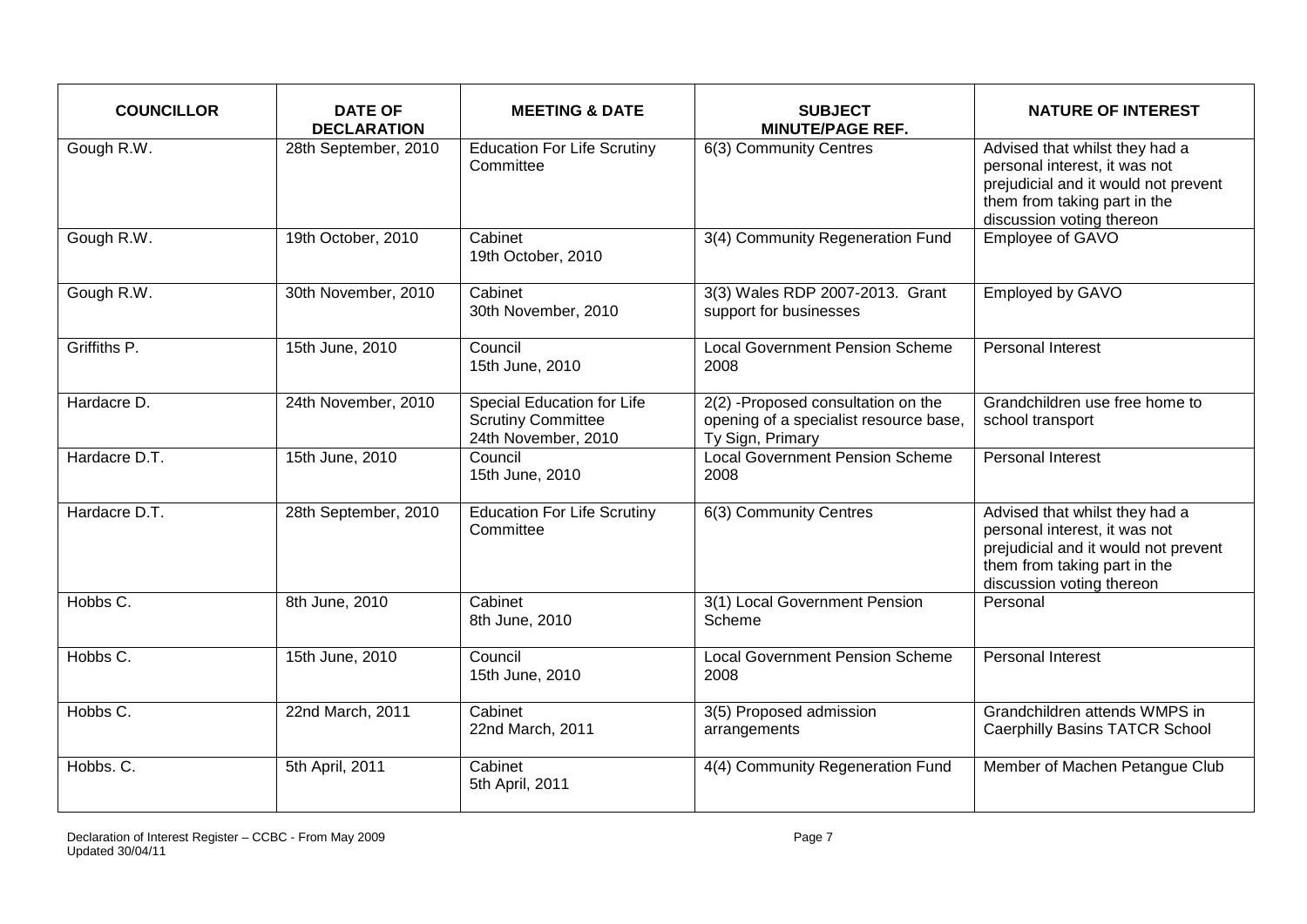| <b>COUNCILLOR</b> | <b>DATE OF</b><br><b>DECLARATION</b> | <b>MEETING &amp; DATE</b>                                                      | <b>SUBJECT</b><br><b>MINUTE/PAGE REF.</b>                                                        | <b>NATURE OF INTEREST</b>                                                    |
|-------------------|--------------------------------------|--------------------------------------------------------------------------------|--------------------------------------------------------------------------------------------------|------------------------------------------------------------------------------|
| Hughes G.J.       | 15th June, 2010                      | Council<br>15th June, 2010                                                     | <b>Local Government Pension Scheme</b><br>2008                                                   | Personal Interest                                                            |
| Hughes L.         | 8th June, 2010                       | <b>Policy &amp; Resources Scrutiny</b><br>Committee<br>8th June, 2010          | 6(3) Managing Job Performance<br>process                                                         | Having family employed by the<br>County Borough                              |
| Hughes L.         | 15th June, 2010                      | Council<br>15th June, 2010                                                     | <b>Local Government Pension Scheme</b><br>2008                                                   | Personal Interest                                                            |
| Hughes L.         | 16th June, 2010                      | Education for Life Scrutiny<br>Committee<br>16th June, 2010                    | 6(2) Our Schools, Our Future                                                                     | 2 x children attend Ysgol Gyfun Cwm<br>Rhymni                                |
| Hughes L.         | 24th November, 2010                  | Special Education for Life<br><b>Scrutiny Committee</b><br>24th November, 2010 | 2(2) -Proposed consultation on the<br>opening of a specialist resource base,<br>Ty Sign, Primary | Daughter qualifies for free home to<br>school transport, but does not use it |
| James K.          | 15th June, 2010                      | Council<br>15th June, 2010                                                     | <b>Local Government Pension Scheme</b><br>2008                                                   | <b>Personal Interest</b>                                                     |
| James K.          | 15th July, 2010                      | <b>Grants to Voluntary Sector</b><br>Panel<br>15th July, 2010                  | 10/G014 Cwmcarn OAP Hall &<br><b>Welfare Association</b>                                         | <b>Trustee to Association</b>                                                |
| James K.          | 15th July, 2010                      | <b>Grants to Voluntary Sector</b><br>Panel<br>15th July, 2010                  | 10/P004 - Islwyn Canal Association                                                               | Council rep on Association                                                   |
| James M.          | 21st October, 2010                   | Special Education For Life<br>Sub-Committee<br>21st October, 2010              | 3(3) Ynys Hywel                                                                                  | Lives two doors from employee of<br><b>Ynys Hywel</b>                        |
| James M.P.        | 15th June, 2010                      | Council<br>15th June, 2010                                                     | <b>Local Government Pension Scheme</b><br>2008                                                   | Personal Interest                                                            |
| Jenkins V.        | 15th June, 2010                      | Council<br>15th June, 2010                                                     | <b>Local Government Pension Scheme</b><br>2008                                                   | <b>Personal Interest</b>                                                     |
| Jones G.          | 15th June, 2010                      | Council<br>15th June, 2010                                                     | <b>Local Government Pension Scheme</b><br>2008                                                   | <b>Personal Interest</b>                                                     |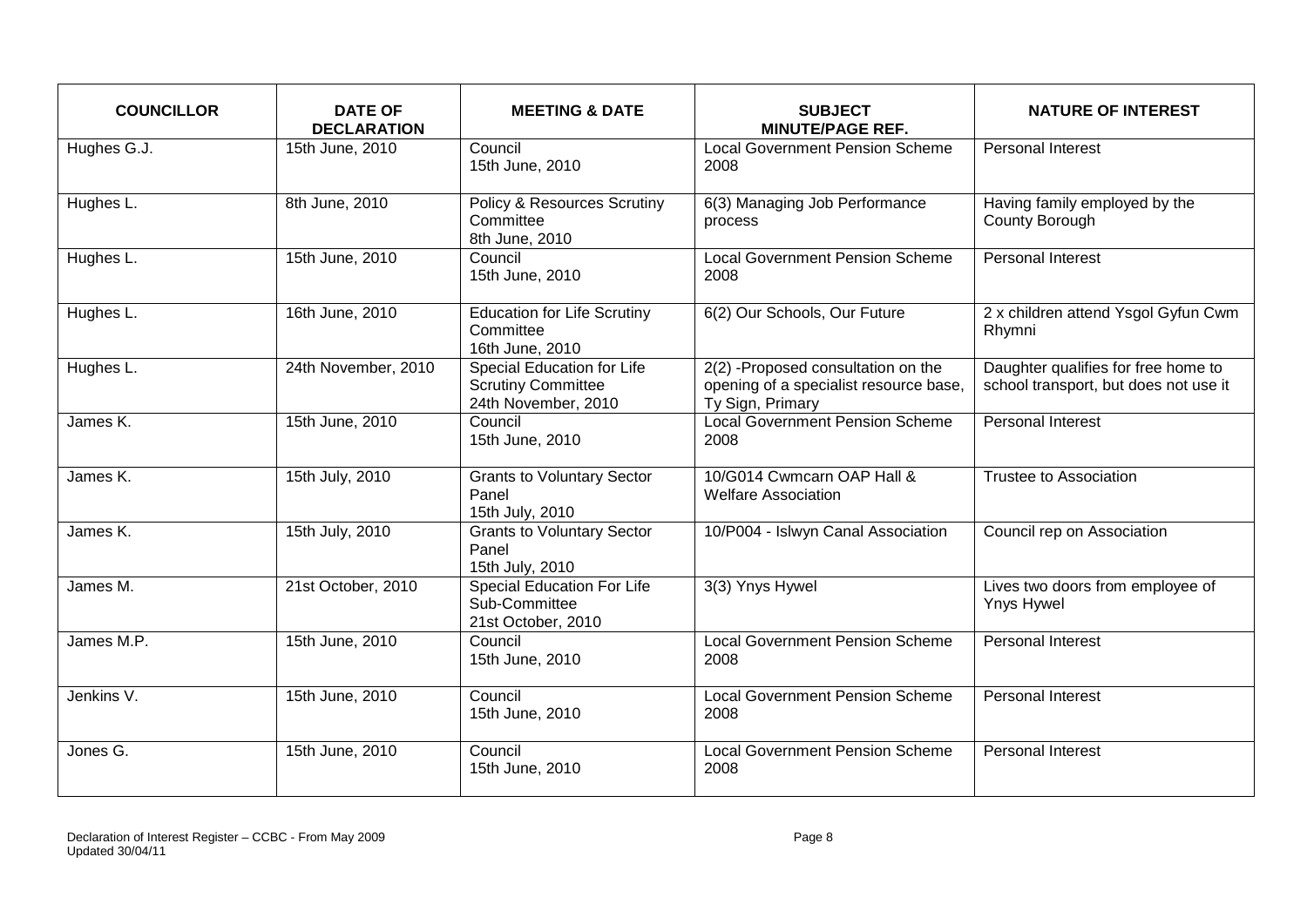| <b>COUNCILLOR</b>  | <b>DATE OF</b><br><b>DECLARATION</b> | <b>MEETING &amp; DATE</b>                                        | <b>SUBJECT</b><br><b>MINUTE/PAGE REF.</b>                                                               | <b>NATURE OF INTEREST</b>                                                                                                  |
|--------------------|--------------------------------------|------------------------------------------------------------------|---------------------------------------------------------------------------------------------------------|----------------------------------------------------------------------------------------------------------------------------|
| Jones J.           | 16th June, 2010                      | <b>Audit Committee</b><br>16th June, 2010<br>(Personal Interest) | 3(3) Cwmfelinfach Allotment Building                                                                    | Daughter and husband are named<br>allotment holders from 9th June,<br>2010. She has also been working on<br>it since then. |
| Jones J.G.         | 15th June, 2010                      | Council<br>15th June, 2010                                       | <b>Local Government Pension Scheme</b><br>2008                                                          | Personal Interest                                                                                                          |
| Kent S.            | 15th June, 2010                      | Council<br>15th June, 2010                                       | <b>Local Government Pension Scheme</b><br>2008                                                          | <b>Personal Interest</b>                                                                                                   |
| Kent S.            | 15th February, 2011                  | <b>HSCTWB</b><br>15th February, 2011                             | 6(3) Services for Children with<br><b>Disabilities</b>                                                  | Caerphilly T.C. Mayor - charity<br>beneficiary in a Children Centre                                                        |
| Lloyd K.           | 15th June, 2010                      | Council<br>15th June, 2010                                       | <b>Local Government Pension Scheme</b><br>2008                                                          | Personal Interest                                                                                                          |
| Lloyd K.           | 15th July, 2010                      | <b>Grants to Voluntary Sector</b><br>Panel<br>15th July, 2010    | W579 - Treowen & District Village<br>Hall                                                               | Has contacted GAVO on behalf of<br>applicant                                                                               |
| Mann C.P.          | 8th June, 2010                       | Cabinet<br>8th June, 2010                                        | 3(1) Local Government Pension<br>Scheme                                                                 | Personal                                                                                                                   |
| Mann C.P.          | 15th June, 2010                      | Council<br>15th June, 2010                                       | <b>Local Government Pension Scheme</b><br>2008                                                          | Personal Interest                                                                                                          |
| Mrs. E.J. Rowlands | 22nd July, 2010                      | <b>Standards Committee</b><br>22nd July, 2010                    | Agenda item 7(1) Report from Public<br>Services Ombudsman for Wales                                     | Person to whom the report refers to<br>known to her.                                                                       |
| Newman M.          | 9th June, 2010                       | <b>Planning Committee</b><br>9th June, 2010                      | (6) Code 07/1340/NCC - Castle<br>Mews, North View Terrace, Caerphilly                                   | Objector speaking was known to him                                                                                         |
| Newman M.          | 18th August, 2010                    | <b>Planning Committee</b><br>18th August, 2010                   | 09/0925/Full - Old Rectory, Bedwas                                                                      | Applicant known to him                                                                                                     |
| Newman M.          | 16th March, 2011                     | <b>Planning Committee</b><br>16th March, 2011                    | 4(c) - 07/1340/NCC - Variation<br>planning consent - P/05/0927 - Castle<br>Mews, North View, Caerphilly | Objector to the original application is<br>known to him.                                                                   |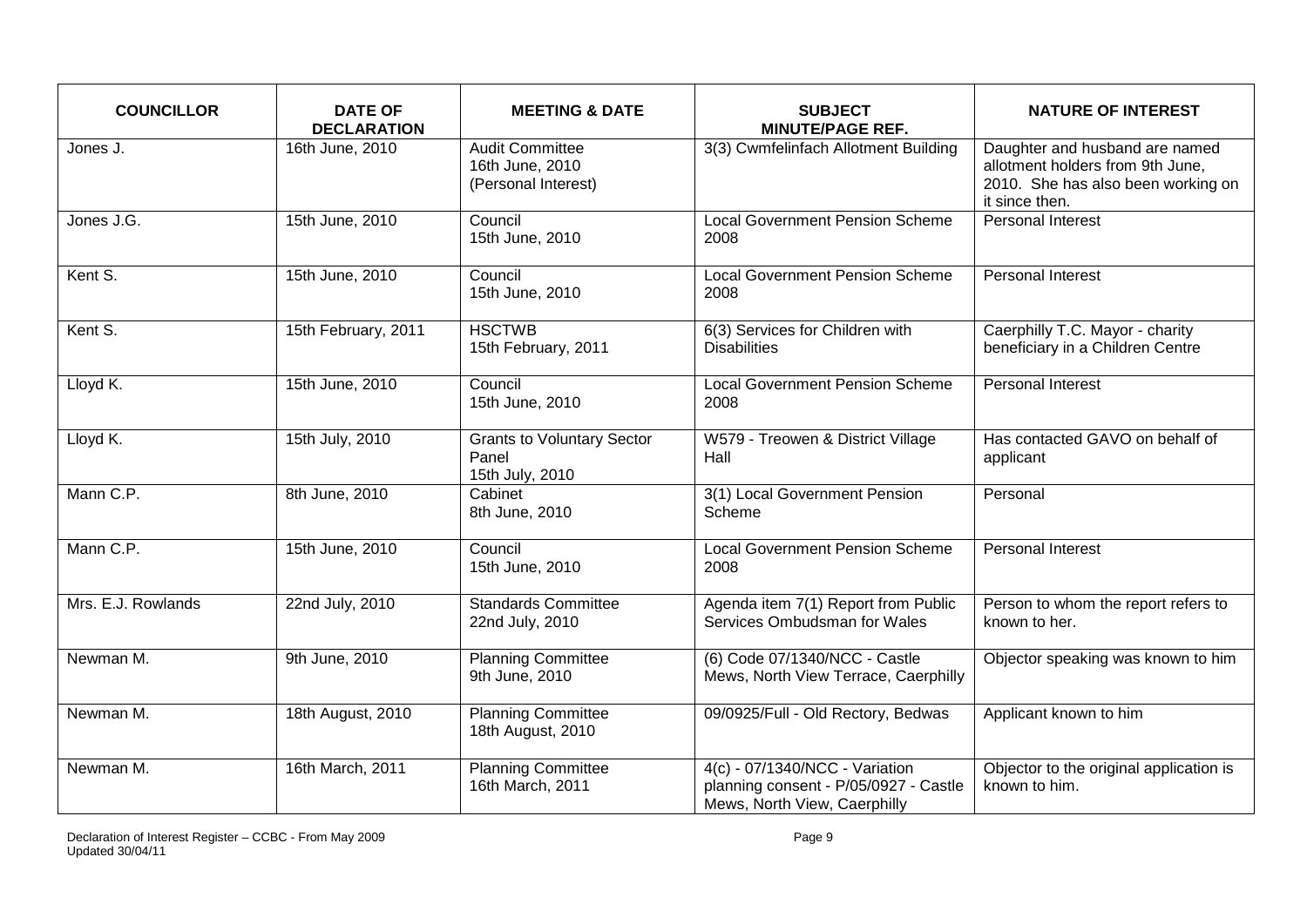| <b>COUNCILLOR</b>    | <b>DATE OF</b><br><b>DECLARATION</b> | <b>MEETING &amp; DATE</b>                                                        | <b>SUBJECT</b><br><b>MINUTE/PAGE REF.</b>                                                          | <b>NATURE OF INTEREST</b>                                                                                                                                            |
|----------------------|--------------------------------------|----------------------------------------------------------------------------------|----------------------------------------------------------------------------------------------------|----------------------------------------------------------------------------------------------------------------------------------------------------------------------|
|                      |                                      |                                                                                  |                                                                                                    |                                                                                                                                                                      |
| Newman M.H.          | 6th October, 2010                    | <b>Planning Committee</b><br>6th October, 2010                                   | 10/0608/Ret<br>Retail timber porch fence,<br>Park Hotel, Cardiff Road, Bargoed                     | Member of Licensing Committee,<br>where a premises licence was<br>determined                                                                                         |
| Newman M.H.          | 8th December, 2010                   | Planning<br>8th December, 2010                                                   | 09/0925/Full - Old Rectory, Bedwas                                                                 | Applicant is known to him.                                                                                                                                           |
| Oliver G.            | 15th June, 2010                      | Council<br>15th June, 2010                                                       | <b>Local Government Pension Scheme</b><br>2008                                                     | <b>Personal Interest</b>                                                                                                                                             |
| Oliver G.            | 16th February, 2011                  | <b>Planning Committee</b><br>16th February, 2011-04-01<br>Brig-y-Cwm, Cwmbargoed | 4(C) Application for a Development<br>Consent Order for an energy from<br>waste generating station | Closed mind as is a member of the<br>Covanta Liaison Committee                                                                                                       |
| Oliver G.A.          | 28th September, 2010                 | <b>Education For Life Scrutiny</b><br>Committee                                  | 6(3) Community Centres                                                                             | Advised that whilst they had a<br>personal interest, it was not<br>prejudicial and it would not prevent<br>them from taking part in the<br>discussion voting thereon |
| Parker M.G.          | 15th June, 2010                      | Council<br>15th June, 2010                                                       | <b>Local Government Pension Scheme</b><br>2008                                                     | <b>Personal Interest</b>                                                                                                                                             |
| Poole D.V.           | 8th June, 2010                       | Policy & Resources Scrutiny<br>Committee<br>8th June, 2010                       | 6(3) Managing Job Performance<br>Process                                                           | Having family employed by the<br>County Borough                                                                                                                      |
| Poole D.V.           | 15th June, 2010                      | Council<br>15th June, 2010                                                       | <b>Local Government Pension Scheme</b><br>2008                                                     | <b>Personal Interest</b>                                                                                                                                             |
| Potter <sub>R.</sub> | 15th June, 2010                      | Council<br>15th June, 2010                                                       | <b>Local Government Pension Scheme</b><br>2008                                                     | <b>Personal Interest</b>                                                                                                                                             |
| Potter R.            | 28th September, 2010                 | <b>Education For Life Scrutiny</b><br>Committee                                  | 6(3) Community Centres                                                                             | Advised that whilst they had a<br>personal interest, it was not<br>prejudicial and it would not prevent<br>them from taking part in the<br>discussion voting thereon |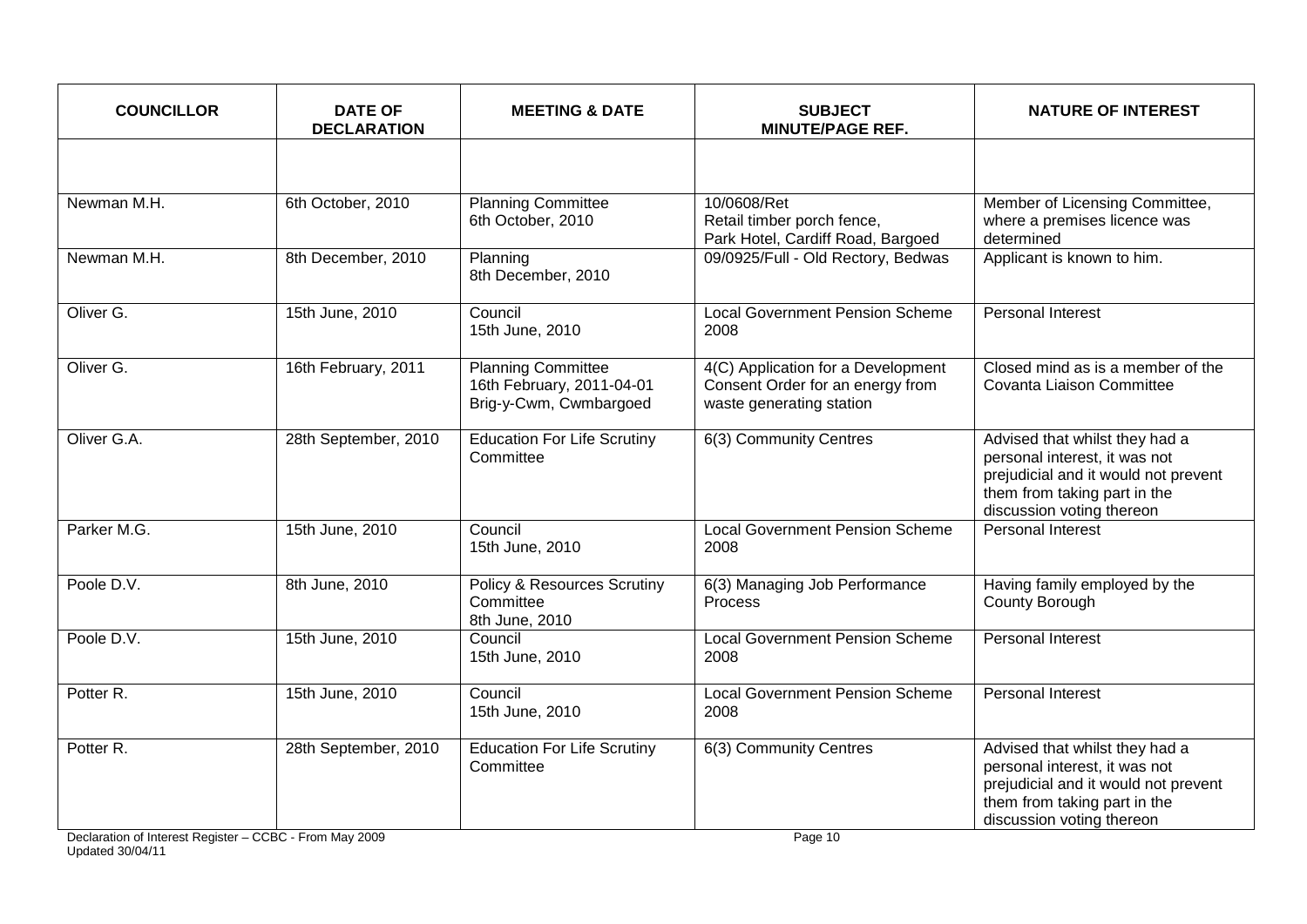| <b>COUNCILLOR</b> | <b>DATE OF</b><br><b>DECLARATION</b> | <b>MEETING &amp; DATE</b>                                   | <b>SUBJECT</b><br><b>MINUTE/PAGE REF.</b>            | <b>NATURE OF INTEREST</b>                    |
|-------------------|--------------------------------------|-------------------------------------------------------------|------------------------------------------------------|----------------------------------------------|
| Preece D.W.R.     | 15th June, 2010                      | Council<br>15th June, 2010                                  | <b>Local Government Pension Scheme</b><br>2008       | Personal Interest                            |
| Presley K.        | 15th June, 2010                      | Council<br>15th June, 2010                                  | <b>Local Government Pension Scheme</b><br>2008       | Personal Interest                            |
| Prew M.J.         | 15th June, 2010                      | Council<br>15th June, 2010                                  | <b>Local Government Pension Scheme</b><br>2008       | Personal Interest                            |
| Price D.          | 15th June, 2010                      | Council<br>15th June, 2010                                  | <b>Local Government Pension Scheme</b><br>2008       | Personal Interest                            |
| Pritchard A.J.    | 8th June, 2010                       | Cabinet<br>8th June, 2010                                   | 3(1) Local Government Pension<br>Scheme              | Personal                                     |
| Pritchard A.J.    | 15th June, 2010                      | Council<br>15th June, 2010                                  | <b>Local Government Pension Scheme</b><br>2008       | Personal Interest                            |
| Pritchard J.      | 10th March, 2011                     | Grants to the Voluntary Sector<br>Panel<br>10th March, 2011 | SLA agreement with GAVO                              | CCBC representative on GAVO<br>Executive.    |
| Pritchard J.A.    | 15th June, 2010                      | Council<br>15th June, 2010                                  | <b>Local Government Pension Scheme</b><br>2008       | <b>Personal Interest</b>                     |
| Pritchard J.A.    | 19th October, 2010                   | Cabinet<br>19th October, 2010                               | 3(4) Community Regeneration Fund                     | Trustee of Cefn Hengoed Youth<br>Club/Centre |
| Pritchard J.A.    | 27th January, 2011                   | <b>GTVS Panel</b><br>27th January, 2011                     | 3(1) Review of admin support to<br><b>GTVS Panel</b> | CCBC representative on GAVO<br>executive.    |
| Rees D.           | 15th June, 2010                      | Council<br>15th June, 2010                                  | <b>Local Government Pension Scheme</b><br>2008       | Personal Interest                            |
| Rees L.R.         | 15th June, 2010                      | Council<br>15th June, 2010                                  | <b>Local Government Pension Scheme</b><br>2008       | Personal Interest                            |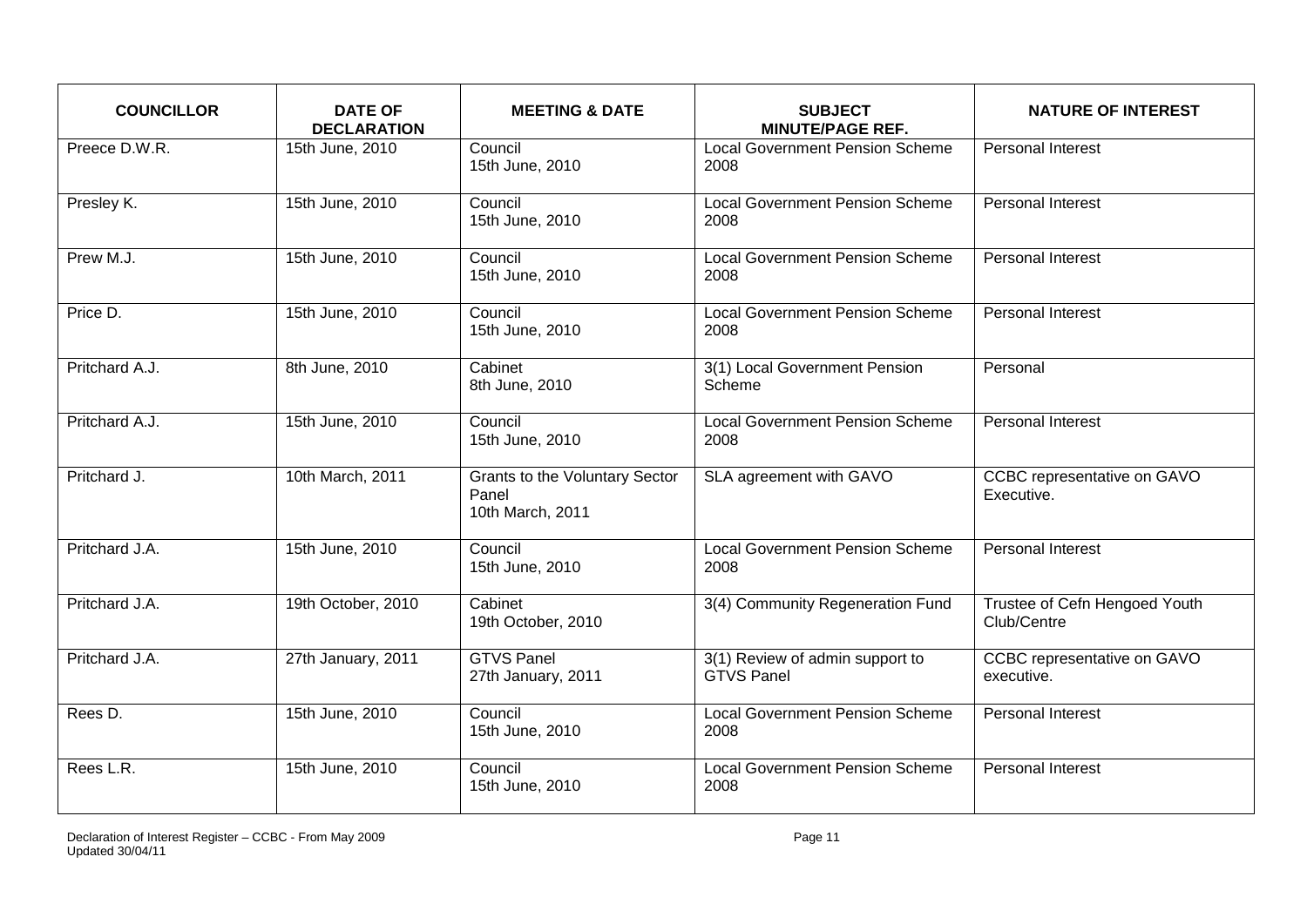| <b>COUNCILLOR</b> | <b>DATE OF</b><br><b>DECLARATION</b> | <b>MEETING &amp; DATE</b>                                             | <b>SUBJECT</b><br><b>MINUTE/PAGE REF.</b>                           | <b>NATURE OF INTEREST</b>                                                                                                                                            |
|-------------------|--------------------------------------|-----------------------------------------------------------------------|---------------------------------------------------------------------|----------------------------------------------------------------------------------------------------------------------------------------------------------------------|
| Rees L.R.         | 21st July, 2010                      | <b>Planning Committee</b><br>21st July, 2010                          | 100278/RM - Land between 49 and<br>67 Jubilee Road, New Tredegar    | Spoke against the applicant<br>previously                                                                                                                            |
| Reynolds K.V.     | 8th June, 2010                       | <b>Policy &amp; Resources Scrutiny</b><br>Committee<br>8th June, 2010 | 6(3) Managing Job Performance                                       | Having family employed by the<br>County Borough                                                                                                                      |
| Reynolds K.V.     | 15th June, 2010                      | Council<br>15th June, 2010                                            | <b>Local Government Pension Scheme</b><br>2008                      | <b>Personal Interest</b>                                                                                                                                             |
| Roberts J.        | 28th September, 2010                 | <b>Education For Life Scrutiny</b><br>Committee                       | 6(3) Community Centres                                              | Advised that whilst they had a<br>personal interest, it was not<br>prejudicial and it would not prevent<br>them from taking part in the<br>discussion voting thereon |
| Roberts J.E.      | 15th June, 2010                      | Council<br>15th June, 2010                                            | <b>Local Government Pension Scheme</b><br>2008                      | <b>Personal Interest</b>                                                                                                                                             |
| Sargent M.E.      | 15th June, 2010                      | Council<br>15th June, 2010                                            | <b>Local Government Pension Scheme</b><br>2008                      | Personal Interest                                                                                                                                                    |
| Simmonds G.D.     | 15th June, 2010                      | Council<br>15th June, 2010                                            | <b>Local Government Pension Scheme</b><br>2008                      | Personal Interest                                                                                                                                                    |
| Smallman K.       | 15th June, 2010                      | Council<br>15th June, 2010                                            | <b>Local Government Pension Scheme</b><br>2008                      | Personal Interest                                                                                                                                                    |
| Taylor J.         | 9th June, 2010                       | <b>Planning Committee</b><br>9th June, 2010                           | (6) Code 07/1340/NCC Castle Mews,<br>North View Terrace, Caerphilly | Objector speaking was known to him                                                                                                                                   |
| Taylor J.         | 15th June, 2010                      | Council<br>15th June, 2010                                            | <b>Local Government Pension Scheme</b><br>2008                      | <b>Personal Interest</b>                                                                                                                                             |
| Taylor J.         | 30th June, 2010                      | <b>Planning Committee</b><br>30th June, 2010                          | 071/1340/NCC - Castle Mews, North<br>View Terrace, Caerphilly       | Objector is known to him                                                                                                                                             |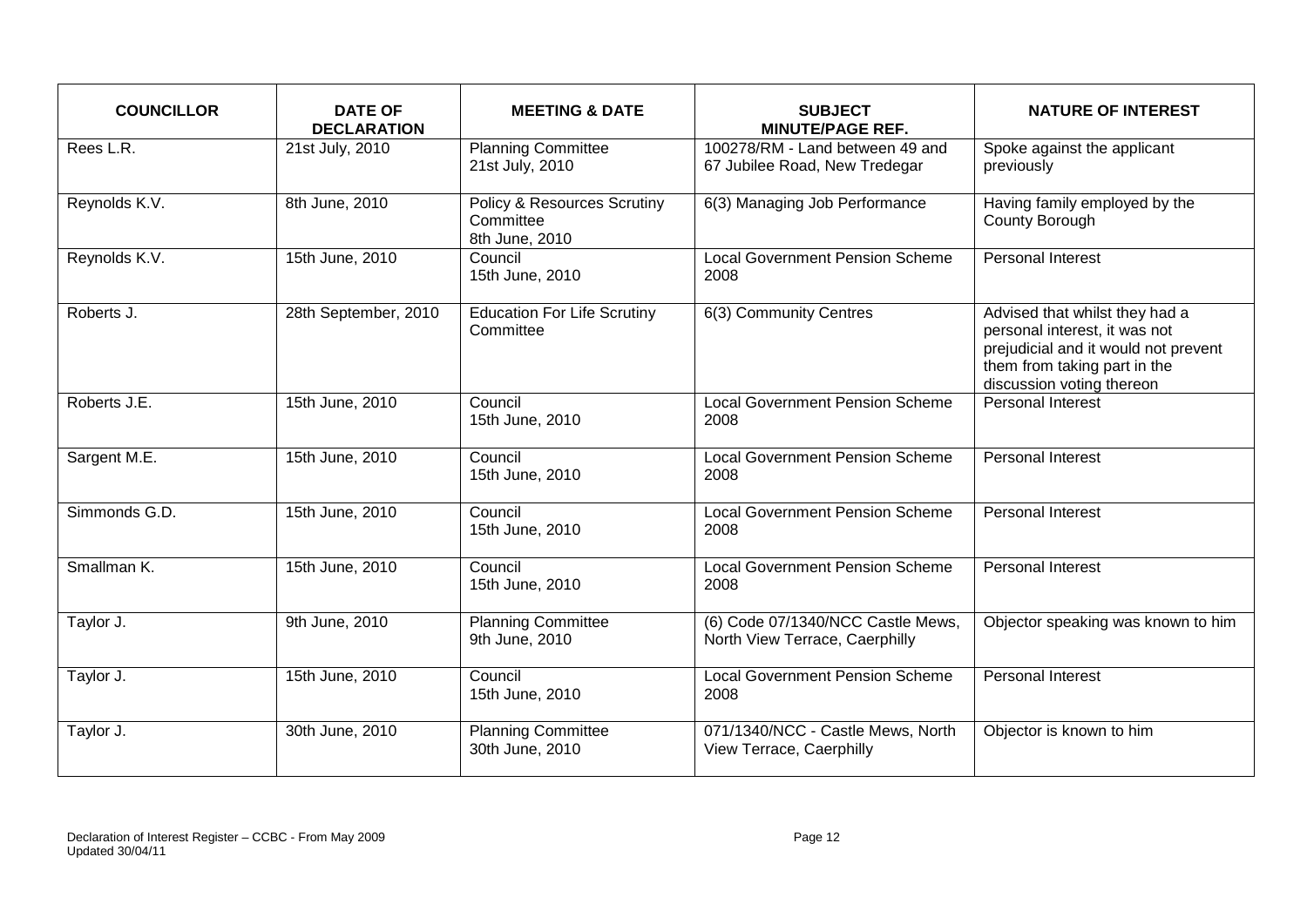| <b>COUNCILLOR</b> | <b>DATE OF</b><br><b>DECLARATION</b> | <b>MEETING &amp; DATE</b>                                             | <b>SUBJECT</b><br><b>MINUTE/PAGE REF.</b>                                                               | <b>NATURE OF INTEREST</b>                                |
|-------------------|--------------------------------------|-----------------------------------------------------------------------|---------------------------------------------------------------------------------------------------------|----------------------------------------------------------|
| Taylor J.         | 18th August, 2010                    | <b>Planning Committee</b><br>18th August, 2010                        | 08/0937/LA - 3 Hall Street,<br>Blackwood<br>09/0924/Full - Old Rectory, Bedwas                          | Objector known to him<br>Applicant known to him          |
| Taylor J.         | 18th August, 2010                    | <b>Planning Committee</b><br>18th August, 2010                        | 10/0148/Full - Brook Street,<br>Abertridwr                                                              | Objector a friend                                        |
| Taylor J.         | 3rd November, 2010                   | <b>Planning Committee</b><br>3rd November, 2010                       | 09/0932/Out<br>Groeswen Road                                                                            | Owner of land adjacent to application<br>is known to him |
| Taylor J.         | 20th January, 2011                   | Planning<br>20th January, 2011                                        | 09/0931/OUT - Ty Treharne,<br>Groeswen                                                                  | Applicant is known to him                                |
| Taylor J.         | 16th March, 2011                     | <b>Planning Committee</b><br>16th March, 2011                         | 4(c) - 07/1340/NCC - Variation<br>planning consent - P/05/0927 - Castle<br>Mews, North View, Caerphilly | Objector to the original application is<br>known to him. |
| Taylor J.         | 14th April, 2011                     | <b>Planning Committee</b><br>14th April, 2011                         | 11/0153/LA, Bin Facility, Land<br>Adjacent To Hall Street, Blackwood                                    | Knows objector                                           |
| Toomer B.M.       | 15th June, 2010                      | Council<br>15th June, 2010                                            | <b>Local Government Pension Scheme</b><br>2008                                                          | Personal Interest                                        |
| Whittle L.G.      | 8th June, 2010                       | Cabinet<br>8th June, 2010                                             | 3(1) Local Government Pension<br>Scheme                                                                 | Personal                                                 |
| Whittle L.G.      | 15th June, 2010                      | Council<br>15th June, 2010                                            | <b>Local Government Pension Scheme</b><br>2008                                                          | <b>Personal Interest</b>                                 |
| Williams A.S.     | 8th June, 2010                       | <b>Policy &amp; Resources Scrutiny</b><br>Committee<br>8th June, 2010 | 6(3) Managing Job Performance                                                                           | Having family employed by the<br>County Borough          |
| Williams A.S.     | 15th June, 2010                      | Council<br>15th June, 2010                                            | <b>Local Government Pension Scheme</b><br>2008                                                          | Personal Interest                                        |
| Williams L.       | 15th June, 2010                      | Council<br>15th June, 2010                                            | <b>Local Government Pension Scheme</b><br>2008                                                          | Personal Interest                                        |